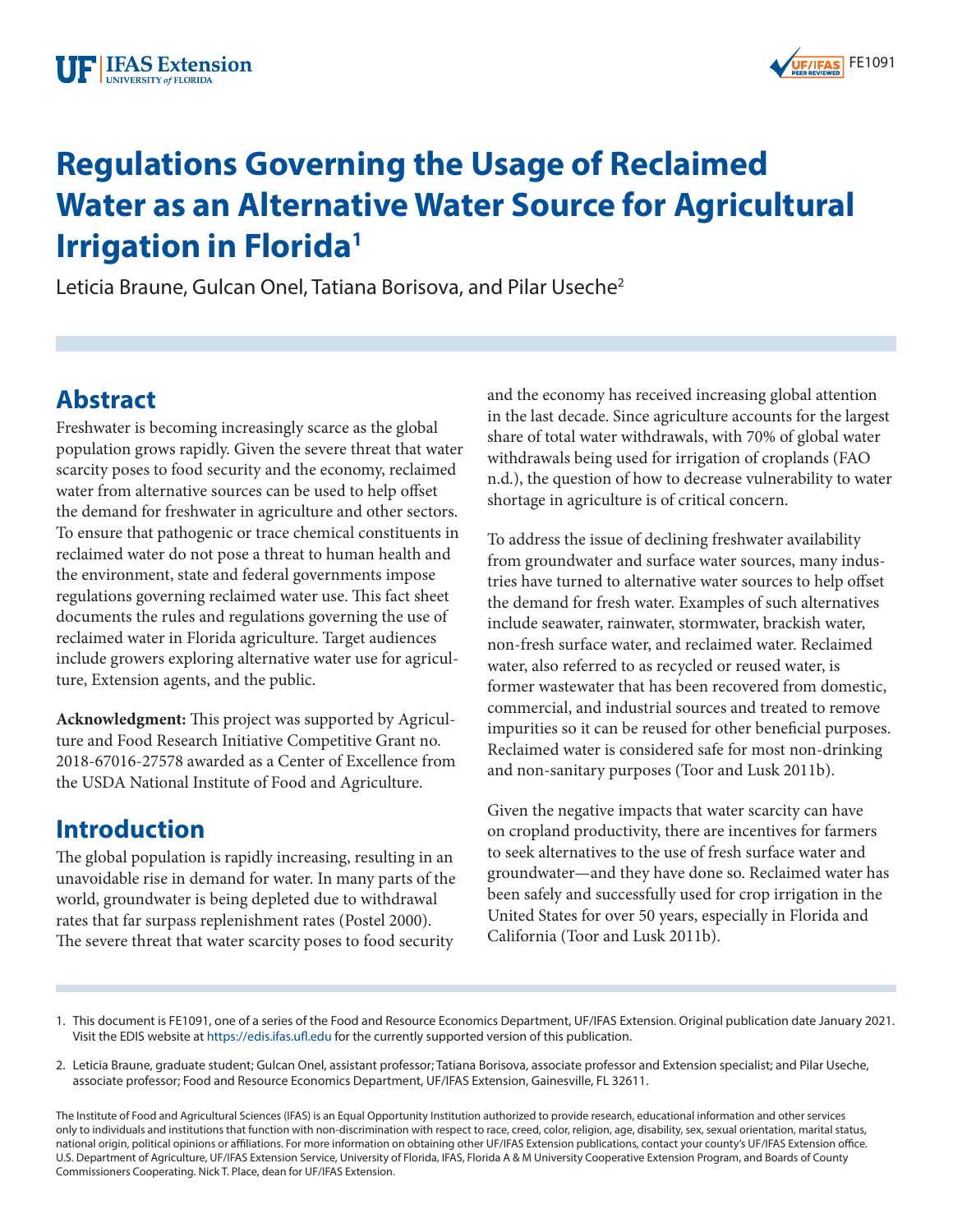To ensure that no threats are posed to human health and the environment, governments have different regulations governing reclaimed water use. Some of the major concerns associated with using reclaimed water for agricultural irrigation include direct and indirect contamination of crops, survival of pathogenic constituents, and the uptake of trace chemical constituents (Takashi et al. 2007). While the US Environmental Protection Agency (EPA) establishes guidelines for water reuse, it encourages states to develop their own regulations. As a result, the regulations set by some US states, such as Florida and California, are more stringent than the World Health Organization guidelines, which have been widely adopted in Europe and other regions throughout the world (Parsons et al. 2010). In addition to the EPA guidelines, the US Food and Drug Administration (FDA) has set additional requirements for the quality of water when water is used for irrigation of food crops. This study outlines the federal guidelines and Florida regulations for the use of reclaimed water for agricultural irrigation. Target audiences include growers exploring alternative water use for agriculture, Extension agents, and the general public.

### **Federal Water Reuse Guidelines and Regulations The EPA Guidelines**

Instead of establishing national standards for water reuse, the EPA decided to develop comprehensive federal guidelines and encourage states to develop their own regulations. Although there are no federal regulations governing reclaimed water use, EPA guidelines are meant to "serve as an authoritative reference on water reuse practices" (EPA 2012).

The EPA uses the "Fit for Purpose" approach, which "provides a framework for cost-effective treatment to be applied to a water source sufficient to meet the quality appropriate for the intended use" (EPA 2012). This means that there are different guidelines for the use of reclaimed water to irrigate food and non-food crops. Food crops are intended for human consumption and can be further divided into crops that will be commercially processed and crops that will be consumed raw. The guidelines for commercially processed food crops, which are those that have undergone chemical or physical processing sufficient to destroy pathogens prior to sale to the public, are the same as for non-food crops. Irrigation of non-food crops include fodder, fiber, and seed crop irrigation as well as irrigation in pasturelands, commercial nurseries, and sod farms. Table 1 summarizes the EPA guidelines for

water reuse for irrigation. Recommended water quality criteria for irrigation are provided in Table 2. In addition to these guidelines, the EPA also adds that the reclaimed water should not contain measurable levels of pathogens. Monitoring for specific pathogens may become a part of the standard testing protocol as the use of reclaimed water for indirect potable reuse applications becomes more common (Haering et al. 2009).

As shown in Table 1, secondary treatment is recommended for both categories under agricultural reuse (the first category comprised of non-processed, raw food crops and the second category comprised of processed food crops and non-food crops). Secondary treatment includes activated sludge processes, trickling filters, and rotating biological contractors and may include stabilization pond systems. Disinfection, which is recommended for all crops, is defined as "the destruction, inactivation, or removal of pathogenic microorganisms by chemical, physical, or biological means" (EPA 2012) and can be achieved by chlorination, ozonation, other chemical disinfectants, ultraviolet (UV) light, membrane processes, or other processes. For non-processed food crops, filtration is also recommended. Filtration refers to "the passing of wastewater through natural undisturbed soils or filter media such as sand and/ or anthracite; or the passing of wastewater through microfilters or other membrane processes" (EPA 2012). Chemical (coagulant and/or polymer) addition prior to filtration may be necessary to meet water quality standards.

Recommended limits concerning water quality apply to reclaimed water at the point of discharge from the treatment facility. For both crop categories, the recommended pH is between 6 and 9, and the recommended level of residual chlorine is at least 1 mg/Cl<sub>2</sub>. The latter applies only when chlorine is used as the primary disinfection chemical. The total chlorine residual should be met after an actual modal contact time of at least 90 minutes. In other words, water should be exposed to the disinfectant for at least 90 minutes. In some cases, higher chlorine residual and/or a longer contact time may be necessary to ensure that viruses and parasites are inactivated or destroyed. Less contact time can be applied if it has been demonstrated to provide equivalent levels of indicator organism and pathogen reduction, but it should always be at least 30 minutes. It is important to note that most plants are severely damaged when chlorine concentrations are greater than 5 mg/l, and levels as low as 0.5 mg/l may be harmful to certain sensitive crops. For example, excessive chlorine residuals can have a leaf-burning effect when reclaimed water is sprayed directly onto foliage. This effect can be reduced by low-angle spray heads or certain surface irrigation options.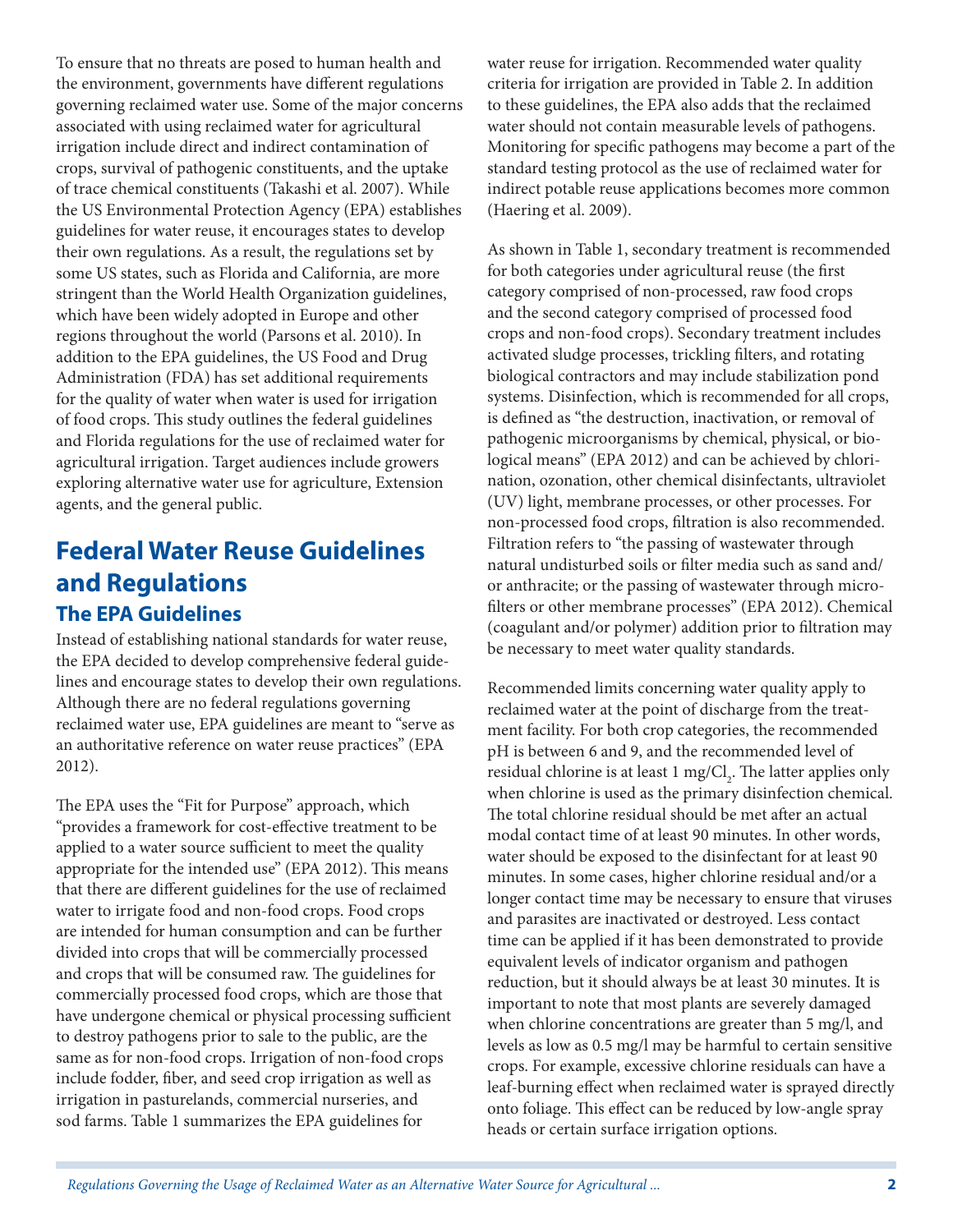Biochemical oxygen demand (BOD) is one of the most widely used water quality parameters; it indicates the amount of organic matter available to be decomposed by aerobic microorganisms. Regarding wastewaters, the higher the BOD, the stronger or more concentrated the waste (Penn, Pauer, and Mihelcic 2009). The EPA guidelines say that the treatment of reclaimed water for irrigation of nonprocessed food crops should achieve a BOD level of 10 mg/l or less. The maximum level is 30 mg/l for commercially non-processed food crops and non-food crops.

Total suspended solids (TSS) and turbidity (measured using nephelometric turbidity units, or NTUs) are measures of the amount of organic and inorganic particles that are present in the water column (Haering et al. 2009). For nonprocessed raw food crops, the recommended turbidity level is 2 NTU or less, and it should never exceed 5 NTU. This level should be achieved prior to disinfection since it affects the effectiveness and dosage of the treatment. The average turbidity should be based on a time period of 24 hours. The average level of suspended solids should not exceed 5 mg/l if TSS is used in lieu of turbidity. Additionally, if the filtration process used is membranes, the turbidity level should not exceed 0.2 NTU, and the average level of suspended solids should not exceed 0.5 mg/l. For processed food crops and non-food crops, TSS should not exceed 30 mg/l.

The presence of fecal coliform bacteria in water is an indicator of fecal contamination. Therefore, lower levels of fecal coliforms are associated with higher disinfection efficiency. Identifying fecal contamination is an important part of the assessment of the quality and safety of agricultural water. Presence of fecal coliform bacteria increases the likelihood that disease-causing microorganisms are also present (FDA 2017). The requirements set by the US Food and Drug Administration (FDA) regarding the presence of *Escherichia coli* (*E. coli*, a species of fecal coliform bacteria) in agricultural water should also be considered. These rules are discussed in the next section, which discusses FDA requirements under the Food Safety Modernization Act.

The recommended limits are median results of the last 7 bacteriological analyses. Either a membrane filter or fermentation tube technique may be used. For non-processed food crops, there should be no detectable fecal coliforms per 100 ml (median of last 7 samples). For processed food crops and non-food crops, 200 fecal coliforms per 100 ml is the maximum recommended level (median of last 7 samples). The number of fecal coliform organisms should not exceed 800/100 ml in any sample.

For all crops, levels of pH and BOD should be monitored weekly; fecal coliform levels should be monitored daily, and chlorine residual levels should be monitored continuously. Levels of turbidity for non-processed food crops should be monitored continuously, while TSS monitoring should occur daily for processed food crops and non-food crops.

Setback distances are important because they protect potable water supply sources from contamination. For non-processed food crops, there should be a distance of 50 ft (15 m) to potable water supply wells. This distance should be increased to 100 ft (30 m) when located in porous media. There are additional precautions that can be taken if it is not possible to achieve a setback distance of 100 ft (30 m) to potable water supply wells in porous media. A distance of 300 ft (90 m) to potable water supply wells is allowed for processed food crops and non-food crops. Additionally, there should be a distance of 100 ft (30 m) from areas accessible to the public if spray irrigation is used.

#### **The FDA Requirements under the Food Safety Modernization Act (FSMA)**

The FDA has set requirements for the quality of water when water is used for agricultural irrigation based on the premise that "all agricultural water must be safe and of adequate sanitary quality for its intended use." (FDA 2015). Growers using recycled water for food crop irrigation should consider these requirements. In response to the rise in incidents of foodborne outbreaks in fresh produce, the congress enacted the Food Safety Modernization Act (FSMA) in 2011. The act enables the FDA to better regulate the food system by focusing on preventing food safety problems rather than responding to incidents after they occur.

As part of the implementation of the FSMA, the FDA established science-based minimum standards for the safe growing, harvesting, packing, and holding of produce (fruits and vegetables) grown for human consumption. The "produce safety rule" (PSR) covers different factors that affect produce safety, such as worker training, biological soil amendments, and agricultural water. The specific microbial quality criteria for agricultural water used for irrigation are outlined in Subpart E of the document, which was published in 2015 and went into effect in 2016. When agricultural water is used during growing activities for produce using a direct application method, growers must ensure that there is no detectable generic *E. coli* in 100 ml of agricultural water. This means that the geometric mean concentration of generic *E. coli* should not exceed 126 colony-forming units (CFU) per 100 ml of water.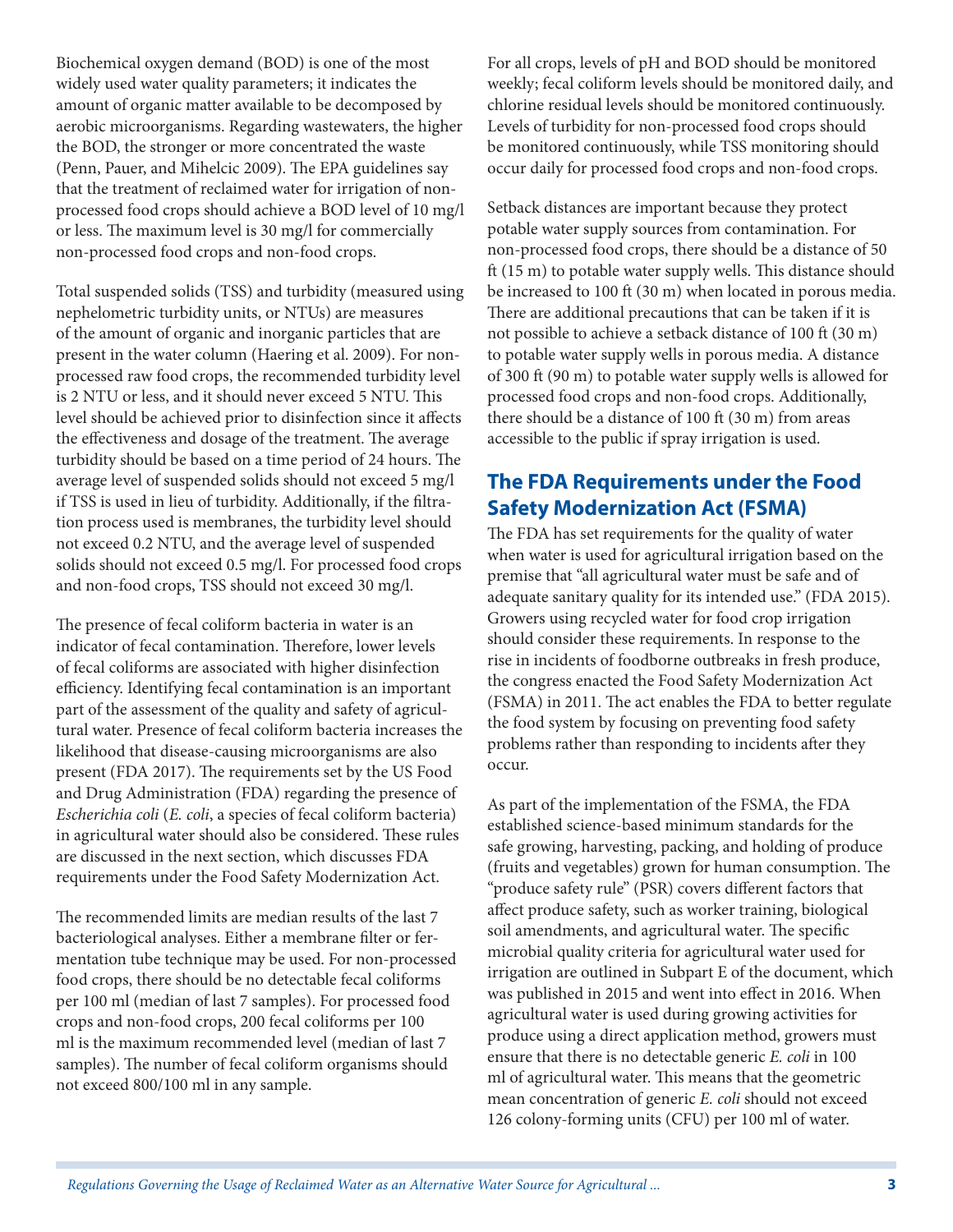Additionally, the statistical threshold value (STV) should not exceed 410 CFU of generic *E. coli* per 100 ml of water. Bihn et al. (2017) published a [document](https://producesafetyalliance.cornell.edu/sites/producesafetyalliance.cornell.edu/files/shared/documents/2017%20GM%20STV%20Worksheet%20v1.0.pdf) that outlines how to perform these mathematical calculations. These requirements do not apply to certain produce that is rarely consumed raw; produce that is used for personal or onfarm consumption; or produce that is not a raw agricultural commodity (RAC).

Testing requirements are different for untreated surface and groundwater since it is assumed that surface water is more vulnerable to contamination than ground water. There are different factors that may reduce testing frequency and cost for farmers. For instance, farms that use a public water system or supply are not required to test their water as long as there are documents showing that the public water meets the quality standards. Alternative microbial quality criteria can also be used under certain conditions.

## **Florida Water Reuse Regulations**

Florida produces more reclaimed water than any other state in the country (FDEP 2019). In 2018, an average of 797 million gallons per day of reclaimed water was reused in Florida. This corresponds to an average daily per capita reuse of 38.23 gallons (FDEP 2020a). The Florida Legislature has established "the encouragement and promotion of reuse of reclaimed water and water conservation" as formal state objectives in Section 403.064(1), Florida Statutes (F.S.), and Section 373.250, F.S. (FDEP 2020b).

In Florida, reclaimed water reuse plays a vital role in statewide water resource management. First, it can help address water pollution issues. Nutrients (i.e., nitrogen and phosphorus), along with fecal indicator bacteria, are the leading causes of surface and groundwater impairment in Florida (FDEP 2020c). An increase in reclaimed water utilization can improve water quality by eliminating wastewater discharges into oceans, rivers, and other water bodies (EPA 2017). At the same time, careful management of irrigation and fertilizer application is needed to avoid excessive nutrient runoff from areas irrigated with reclaimed water. The concentration of nutrients in reclaimed water vary from utility to utility, but it is almost always higher than that in freshwater. Excessive irrigation with reclaimed water, combined with fertilizer application, can lead to nutrients escaping from the root zone and impacting the quality of surface or groundwater (Martinez et al. 2011; Hochmuth et al. 2016).

Second, reclaimed water utilization can help reduce the state's reliance on groundwater withdrawals. With documented reductions in the flows and levels of selected rivers, springs lakes, and aquifers (FDEP 2020d), groundwater withdrawals need to be reduced or offset by increasing groundwater recharge in many areas. Reclaimed water utilization can reduce groundwater withdrawals (e.g., when used for irrigation) and increase groundwater recharge (e.g., when applied to constructed wetlands).

In 1987, Florida implemented a program to promote water reuse in response to the state reuse objectives. A provision added to the Florida Administrative Code (F.A.C.) in 1988 required the Florida water management districts to designate Water Resource Caution Areas (WRCAs). WRCAs are areas that are projected to face critical water supply problems during the next 20 years. These areas are required to follow a mandatory reuse program unless there are economic, environmental, or technical feasibility issues (Takashi et al. 2007).

Like the EPA's "Fit for Purpose" approach, Florida is among the states that prescribe the required level of treatment for reclaimed water depending on the end use. Only 8% of the reclaimed water is used for agricultural irrigation (FDEP 2020a). While the use of reclaimed water for irrigation of public areas such as residences, parks, schools, and golf courses has increased significantly over the last two decades, representing over half of the total use, reclaimed water use flow for agricultural irrigation has declined from 90 million gallons per day (MGD) in 1990 to 64.8 MGD in 2016 . Chapter 62–610 of the Florida Administrative Code, entitled "Reuse of Reclaimed Water and Land Application," contains the rules governing water reuse. This chapter was established in 1989 and has been revised in 1990, 1996, 1999, 2006, and 2007.

Table 3 summarizes the Florida regulations for water reuse for agricultural irrigation. Rule 62-610.475, F.A.C., establishes that edible crops that will be peeled, skinned, cooked or thermally processed before consumption are allowed to be irrigated with reclaimed water; direct contact of the reclaimed water with these crops is allowed. Other crops can be irrigated with reclaimed water only if an indirect application method is used; direct contact is not allowed. Irrigation of tobacco or citrus with reclaimed water is permitted, including citrus used for fresh table fruit. Monitoring requirements vary by plant capacity. Wastewater treatment facilities providing reclaimed water for crop irrigation must maintain an inventory of the commercial agricultural operations supplied and submit annual reports to the FDEP (FDEP 2019).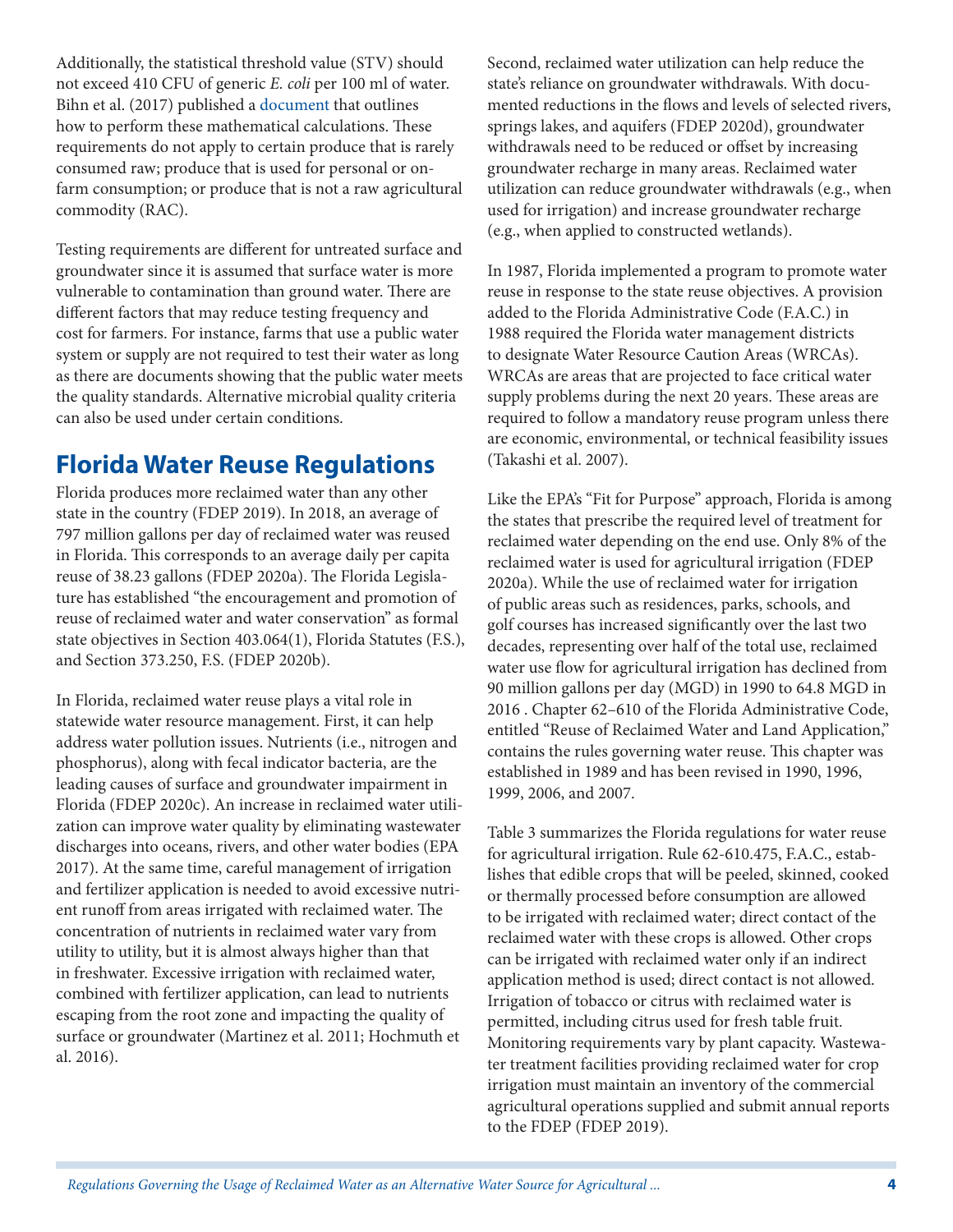Secondary treatment is the minimum requirement for all domestic wastewater facilities. While basic disinfection is deemed sufficient for processed food crops and non-food crops, high-level disinfection is required for non-processed raw food crops. Five-day carbonaceous biochemical oxygen demand  $(\mathrm{CBOD}_{5})$  requirements for secondary treatment are: the annual average shall not exceed 20.0 mg/l; the monthly average shall not exceed 30.0 mg/l; the weekly average shall not exceed 45.0 mg/l; and the maximum-permissible concentration in any single sample shall not exceed 60.0 mg/l (62-600.420(3)(a), F.A.C.). Total Suspended Solids (TSS) requirements for secondary treatments are: the annual average shall not exceed 20.0 mg/l; the monthly average shall not exceed 30.0 mg/l; the weekly average shall not exceed 45.0 mg/l; and the maximum-permissible concentration in any single sample shall not exceed 60.0 mg/l (62-600.420(3)(b), F.A.C.). However, for high-level disinfection, no sample shall exceed 5.0 mg/l of TSS at a point before application of the disinfectant (62-600.440(6) (a), F.A.C.).

Where chlorine is used for disinfection, the total chlorine residual that should be maintained after at least 15 minutes contact time at the peak hourly flow is of at least 0.5 mg/l for basic disinfection  $(62-600.440(5)(c),$  F.A.C.). This value increases to 1 mg/l for high-level disinfection (62- 600.440(6)(b), F.A.C.).

For basic disinfection, the arithmetic mean of the monthly fecal coliform values shall not exceed 200 per 100 ml of reclaimed water or effluent sample. The monthly fecal coliform values are calculated as the geometric mean of the fecal coliform values for a minimum of 10 samples of reclaimed water, each collected on a separate day during a period of 30 consecutive days. No sample shall exceed 800 fecal coliform values per 100 mL of sample (62-600.440(5) (a), F.A.C.). For high-level disinfection, the requirement is that 75% of the monthly fecal coliform values be below the detection limits. Additionally, no sample shall exceed 25 fecal coliform values per 100 mL of sample (62-600.440(6) (a), F.A.C.).

In addition to the requirements outlined above, there should be "readily identifiable" signs marking facilities where reclaimed water is being applied or distributed. Signs should say "non-potable" or "do not drink" in English and Spanish, together with the equivalent standard international symbols (62-610.468, F.A.C.).

### **Conclusion**

While Florida has strict regulations regarding irrigation of crops with reclaimed water, it is still a feasible and cost-effective alternative for growers (Hazen and Sawyer 2010). In a survey conducted for the Southwest Florida Water Management District in 2010, 68% of respondents (reclaimed water users in Florida, including farmers using reclaimed water for crop irrigation) agreed that reclaimed water provided a guaranteed and reliable water source, which meant that growers were able to conserve freshwater for other uses. Additionally, 63% of respondents said that they were able to irrigate more frequently (Hazen and Sawyer 2010).

There exists great potential for expansion of water reuse systems and applications in the United States. Other countries, such as Israel and Tunisia, have well-established water reuse programs for agricultural irrigation . Nearly 90% of wastewater in Israel is recycled, most of it (80%) for agricultural irrigation. Farmer education and public awareness are important factors for the success and expansion of reclaimed water projects. This study supports Extension education on agricultural irrigation by presenting regulatory facts and limits on using reclaimed water in agriculture. Future research could analyze water quality data in light of these regulations to help identify specific regions where enforcement of water reuse regulations is more costly due to relatively more polluted water sources.

# **Appendix: List of Definitions References**

Binh, E., B. Fick, D. Pahl, D. Stoeckel, K. Woods, and G. Wall. 2017. "Geometric Means, Statistical Threshold Values, and Microbial Die-Off Rates." Produce Safety Alliance, Cornell University.

EPA. 2012. "2012 Guidelines for Water Reuse." *EPA/600/R-12/618*.

EPA. 2017. Water Recycling and Reuse: The Environmental Benefits. US EPA, Pacific Southwest, Region 9. [https://19january2017snapshot.epa.gov/www3/region9/](https://19january2017snapshot.epa.gov/www3/region9/water/recycling/#p2) [water/recycling/#p2](https://19january2017snapshot.epa.gov/www3/region9/water/recycling/#p2)

FAO. n.d. "Water at a Glance: the Relationship between Water, Agriculture, Food Security and Poverty." [http://www.](http://www.fao.org/3/ap505e/ap505e.pdf) [fao.org/3/ap505e/ap505e.pdf](http://www.fao.org/3/ap505e/ap505e.pdf)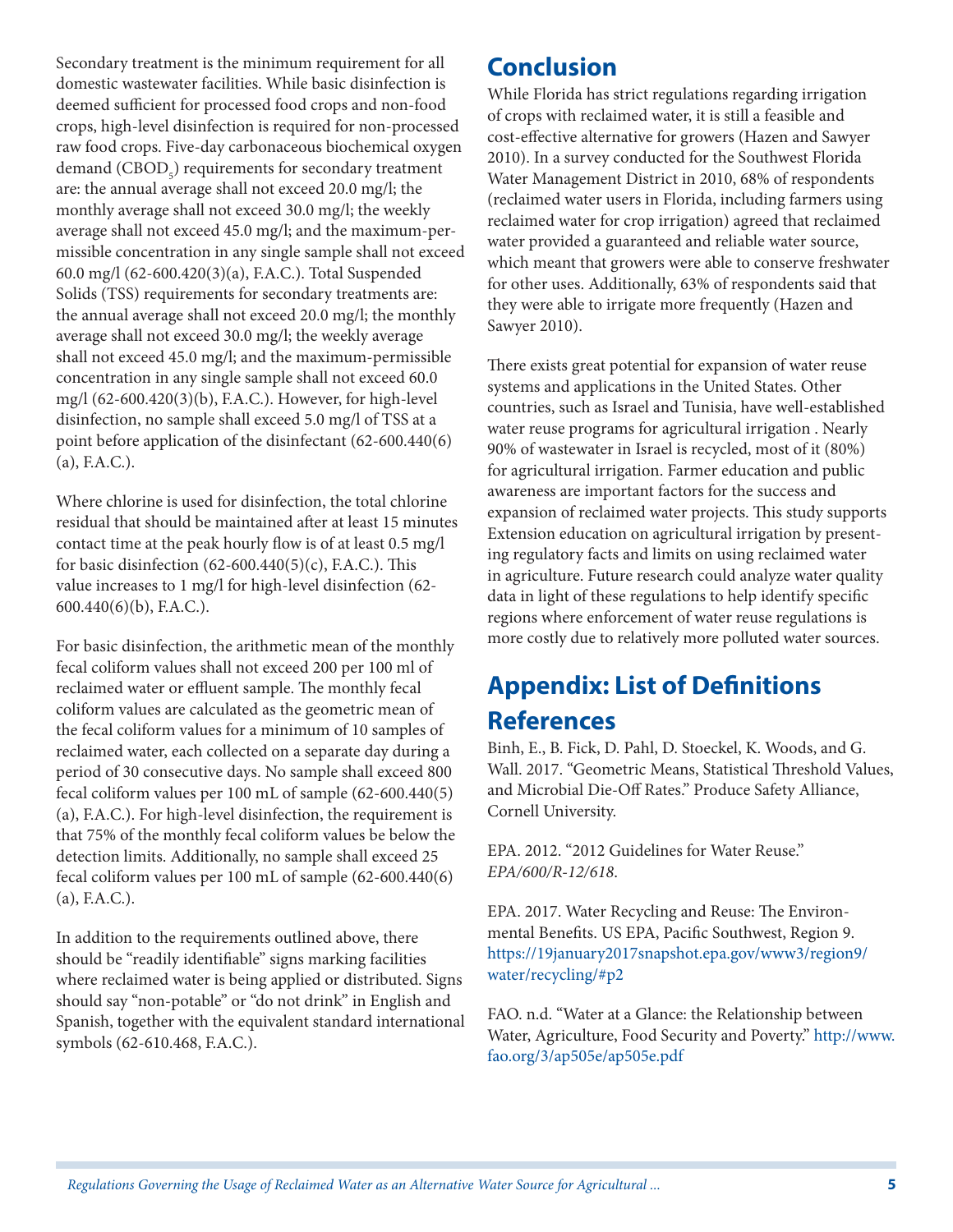FDA. 2017. "How Did FDA Establish Requirements for Water Quality and Testing of Irrigation Water under the FSMA Final Rule for Produce Safety." [https://www.fda.](https://www.fda.gov/food/food-safety-modernization-act-fsma/how-did-fda-establish-requirements-water-quality-and-testing-irrigation-water-under-fsma-final-rule) [gov/food/food-safety-modernization-act-fsma/how-did](https://www.fda.gov/food/food-safety-modernization-act-fsma/how-did-fda-establish-requirements-water-quality-and-testing-irrigation-water-under-fsma-final-rule)[fda-establish-requirements-water-quality-and-testing](https://www.fda.gov/food/food-safety-modernization-act-fsma/how-did-fda-establish-requirements-water-quality-and-testing-irrigation-water-under-fsma-final-rule)[irrigation-water-under-fsma-final-rule](https://www.fda.gov/food/food-safety-modernization-act-fsma/how-did-fda-establish-requirements-water-quality-and-testing-irrigation-water-under-fsma-final-rule)

FDEP. 2019. "Reuse Inventory Database and Annual Report." [https://floridadep.gov/water/domestic-wastewater/](https://floridadep.gov/water/domestic-wastewater/content/reuse-inventory-database-and-annual-report) [content/reuse-inventory-database-and-annual-report](https://floridadep.gov/water/domestic-wastewater/content/reuse-inventory-database-and-annual-report)

FDEP. 2020a. "Florida's Reuse Activities." [https://](https://floridadep.gov/water/domestic-wastewater/content/floridas-reuse-activities) [floridadep.gov/water/domestic-wastewater/content/](https://floridadep.gov/water/domestic-wastewater/content/floridas-reuse-activities) [floridas-reuse-activities](https://floridadep.gov/water/domestic-wastewater/content/floridas-reuse-activities)

FDEP. 2020b. "Florida's Reuse Program." [https://](https://floridadep.gov/water/domestic-wastewater/content/floridas-reuse-program) [floridadep.gov/water/domestic-wastewater/content/](https://floridadep.gov/water/domestic-wastewater/content/floridas-reuse-program) [floridas-reuse-program](https://floridadep.gov/water/domestic-wastewater/content/floridas-reuse-program)

FDEP. 2020c. "2020 Integrated Water Quality Assessment for Florida: Sections 303(d), 305(b), and 314 Report and Listing Update." [https://floridadep.gov/sites/default/](https://floridadep.gov/sites/default/files/2020_IR_Master_FINAL%20-%20ADA.pdf) [files/2020\\_IR\\_Master\\_FINAL%20-%20ADA.pdf](https://floridadep.gov/sites/default/files/2020_IR_Master_FINAL%20-%20ADA.pdf)

FDEP. 2020d. "2019 Statewide Annual Report on Total Maximum Daily Loads, Basin Management Action Plans, Minimum Flows or Minimum Water Levels, and Recovery or Prevention Strategies." [https://floridadep.gov/dear/](https://floridadep.gov/dear/water-quality-restoration/content/statewide-annual-report) [water-quality-restoration/content/statewide-annual-report](https://floridadep.gov/dear/water-quality-restoration/content/statewide-annual-report)

Haering, K., G. Evanylo, B. Benham, and M. Goatley. 2009. "Water Reuse: Using Reclaimed Water for Irrigation." *Virginia Cooperative Extension* 452(014).

Havelaar, A. H., K. M. Vazquez, Z. Topalcengiz, R. Munoz-Carpena, and M. D. Danyluk. 2017. "Evaluating the U.S. Food Safety Modernization Act Produce Safety Rule Standard for Microbial Quality of Agricultural Water for Growing Produce." *J Food Prot*. 80 (11): 1832–1841. doi:10.4315/0362-028X.JFP-17-122

Hazen and Sawyer. "Economic Feasibility of Reclaimed Water to Users." [https://www.hazenandsawyer.com/work/](https://www.hazenandsawyer.com/work/projects/economic-feasibility-of-reclaimed-water-to-users/) [projects/economic-feasibility-of-reclaimed-water-to-users/](https://www.hazenandsawyer.com/work/projects/economic-feasibility-of-reclaimed-water-to-users/)

Hochmuth, G., L. Trenholm, R. Rainey, E. Momol, C. Lewis, and B. Niemann. 2016. *Maximizing the Benefits of Reclaimed Water for Irrigating the Landscape and Protecting the Environment*. SL385. Gainesville: University of Florida Institute of Food and Agricultural Sciences. [https://edis.ifas.](https://edis.ifas.ufl.edu/ss587) [ufl.edu/ss587](https://edis.ifas.ufl.edu/ss587)

Lewis, J., and A. L. Wright. 2014. "Reclaimed Water Use for Edible Crop Production in Florida." U.S. Department of Agriculture, UF/IFAS Extension Service.

Martinez, C. J., M. W. Clark, G. S. Toor, G. J. Hochmuth, and L. R. Parsons. 2011. *Accounting for the Nutrients in Reclaimed Water Used for Landscape Irrigation*. AE479. Gainesville: University of Florida Institute of Food and Agricultural Sciences.

McDaniel, R. L., C. Munster, and J. Nielsen-Gammon. 2017. "Crop and Location Specific Agricultural Drought Quantification." *Transactions of the ASABE* 60(3).

Parsons, L. R., B. Sheikh, R. Holden, and D. W. York. 2010. "Reclaimed Water as an Alternative Water Source for Crop Irrigation." *HortScience* 45(11).

Parsons, L. R. 2019. "Agricultural Use of Reclaimed Water in Florida: Food for Thought." *Journal of Contemporary Water Research & Education* 165 (1): 20–27*.*

Penn, M. R., J. J. Pauer, and J. R. Mihelcic. 2009. "Biochemical Oxygen Demand." *Environmental and Ecological Chemistry Vol. II*.

Postel, S. L. 2000. "Entering an Era of Water Scarcity: The Challenges Ahead." *Ecological Applications* 10(4).

Takashi, A., F. L. Burton, H. L. Leverenz, R. Tsuchihashi, and G. Tchobanoglous. 2007. "Water Reuse Issues, Technologies, and Applications." New York: Metcalf & Eddy.

Toor, G., and M. Lusk. 2011a. "Reclaimed Water Use in the Landscape: What's in Reclaimed Water and Where Does It Go?" U.S. Department of Agriculture, UF/IFAS Extension Service.

Toor, G., and M. Lusk. 2011b. "Reclaimed Water Use in the Landscape: Frequently Asked Questions about Reclaimed Water" U.S. Department of Agriculture, UF/IFAS Extension Service.

U.S. Department of Energy. "Alternative Water Sources Maps." [https://www.energy.gov/eere/femp/](https://www.energy.gov/eere/femp/alternative-water-sources-maps) [alternative-water-sources-maps](https://www.energy.gov/eere/femp/alternative-water-sources-maps)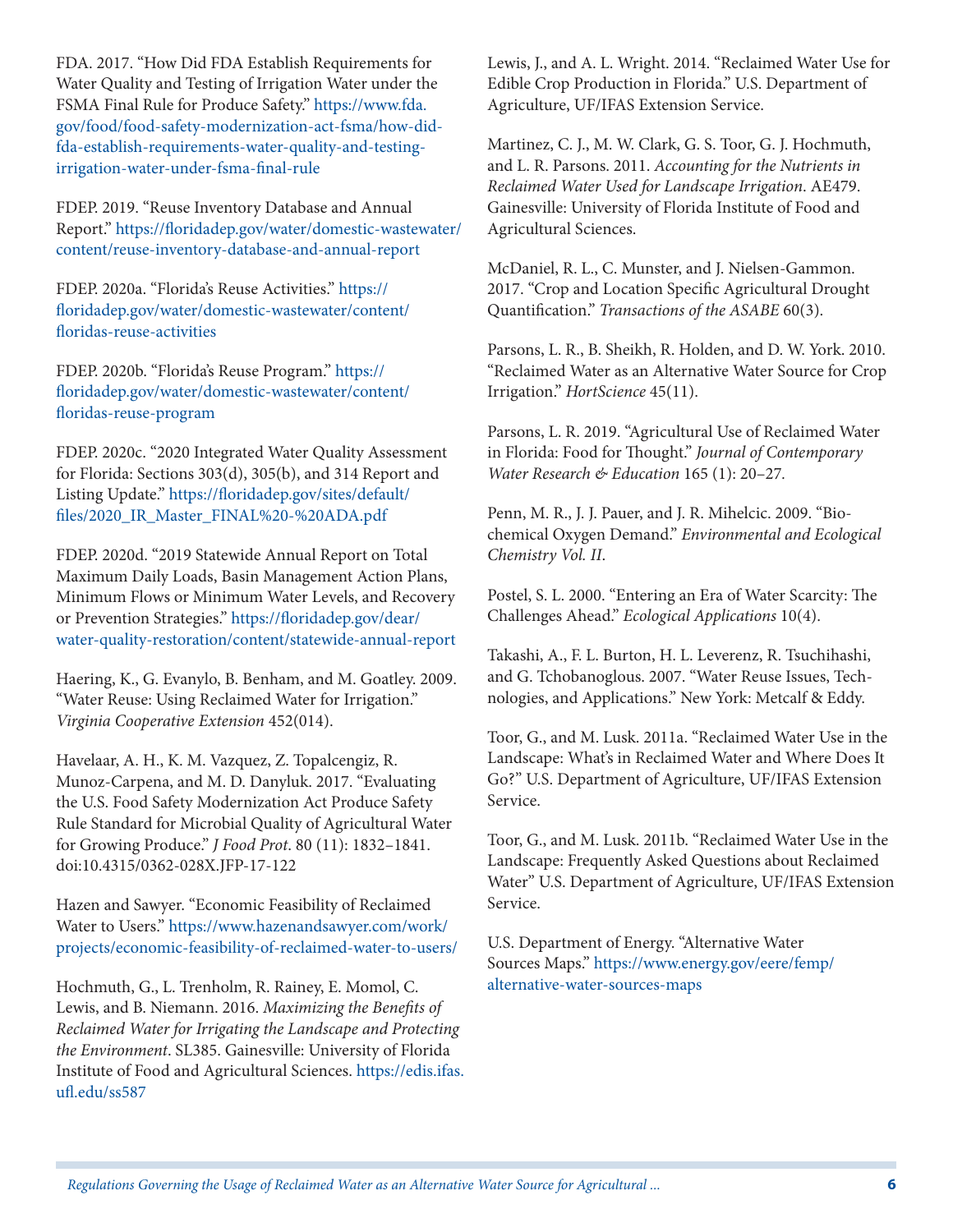#### Table 1. Summary of EPA water reuse guidelines for agricultural irrigation (adapted from EPA 2012).

| <b>Reuse Category</b>                 | <b>Treatment</b>                                      | <b>Water Quality</b>                                                                                                                                | <b>Monitoring</b>                                                                           | <b>Setback Distances</b>                                                                                                         |
|---------------------------------------|-------------------------------------------------------|-----------------------------------------------------------------------------------------------------------------------------------------------------|---------------------------------------------------------------------------------------------|----------------------------------------------------------------------------------------------------------------------------------|
| Nonprocessed food<br>crops            | • Secondary filtration<br>• Secondary<br>disinfection | $\cdot$ pH = 6.0-9.0<br>$\cdot$ $\leq$ 10mg/l BOD<br>$\cdot$ $\leq$ 2 NTU<br>• No detectable fecal<br>coli/100 ml<br>• At least 1 mg/l Cl, residual | • Weekly: pH, BOD<br>• Daily: Fecal coliform<br>• Continuously: Turbidity, Cl.<br>residuals | • 50 ft (15 m) to potable water<br>wells; increased to 100 ft (30<br>m) when located in porous<br>media                          |
| Processed food crops<br>Nonfood crops | • Secondary<br>disinfection                           | $\cdot$ pH = 6.0-9.0<br>$\cdot$ $\leq$ 30mg/l BOD                                                                                                   | • Weekly: pH, BOD<br>· Daily: Fecal coliform, TSS                                           | • 300 ft (90 m) to potable water<br>wells<br>$\cdot$ 100 ft (30 m) to areas<br>accessible to the public (if<br>spray irrigation) |

BOD = Biochemical Oxygen Demand; NTU = Nephelometric Turbidity Units; TSS = Total Suspended Solids

#### Table 2. Recommended water quality criteria for irrigation (adapted from EPA 2012).

| <b>Constituent</b>             | <b>Max</b><br>concentration | <b>Remarks</b>                                                                                                                                                                                                                                 |
|--------------------------------|-----------------------------|------------------------------------------------------------------------------------------------------------------------------------------------------------------------------------------------------------------------------------------------|
|                                | (mg/l)                      |                                                                                                                                                                                                                                                |
| Aluminum                       | 5.0                         | Can cause nonproductiveness in acid soils, but soils at pH 5.5 to 8.0 will precipitate the ion and eliminate<br>toxicity                                                                                                                       |
| Arsenic                        | 0.1                         | Toxicity to plants varies widely, ranging from 12 mg/l for Sudan grass to less than 0.05 mg/l for rice.                                                                                                                                        |
| Beryllium                      | 0.1                         | Toxicity to plants varies widely, ranging from 5 mg/l for kale to 0.5 mg/l for bush beans.                                                                                                                                                     |
| Boron                          | 0.75                        | Essential to plant growth; sufficient quantities in reclaimed water to correct soil deficiencies. Optimum<br>yields obtained at few-tenths mg/l; toxic to sensitive plants (e.g., citrus) at 1 mg/l. Most grasses are tolerant<br>at 2-10 mg/l |
| Cadmium                        | 0.01                        | Toxic to beans, beets, and turnips at concentrations as low as 0.1 mg/l; conservative limits are<br>recommended                                                                                                                                |
| Chromium                       | 0.1                         | Not generally recognized as an essential element; due to lack of toxicity data, conservative limits are<br>recommended                                                                                                                         |
| Cobalt                         | 0.05                        | Toxic to tomatoes at 0.1 mg/l; tends to be inactivated by neutral and alkaline soils                                                                                                                                                           |
| Copper                         | 0.2                         | Toxic to a number of plants at 0.1 to 1.0 mg/l                                                                                                                                                                                                 |
| Fluoride                       | 1.0                         | Inactivated by neutral and alkaline soils                                                                                                                                                                                                      |
| Iron                           | 5.0                         | Not toxic in aerated soils, but can contribute to soil acidification and loss of phosphorus and molybdenum                                                                                                                                     |
| Lead                           | 5.0                         | Can inhibit plant cell growth at very high concentrations                                                                                                                                                                                      |
| Lithium                        | 2.5                         | Tolerated by most crops up to 5 mg/l; mobile in soil. Toxic to citrus at low doses— recommended limit is<br>0.075 mg/l                                                                                                                         |
| Manganese                      | 0.2                         | Toxic to a number of crops at few-tenths to few mg/l in acidic soils                                                                                                                                                                           |
| Molybdenum                     | 0.01                        | Nontoxic to plants; can be toxic to livestock if forage is grown in soils with high molybdenum                                                                                                                                                 |
| Nickel                         | 0.2                         | Toxic to a number of plants at 0.5 to 1.0 mg/l; reduced toxicity at neutral or alkaline pH                                                                                                                                                     |
| Selenium                       | 0.02                        | Toxic to plants at low concentrations and to livestock if forage is grown in soils with low levels of selenium                                                                                                                                 |
| Tin, Tungsten,<br>and Titanium |                             | Excluded by plants; specific tolerance levels unknown                                                                                                                                                                                          |
| Vanadium                       | 0.1                         | Toxic to many plants at relatively low concentrations                                                                                                                                                                                          |
| Zinc                           | 2.0                         | Toxic to many plants at widely varying concentrations; reduced toxicity at increased pH (6 or above) and in<br>fine-textured or organic soils                                                                                                  |